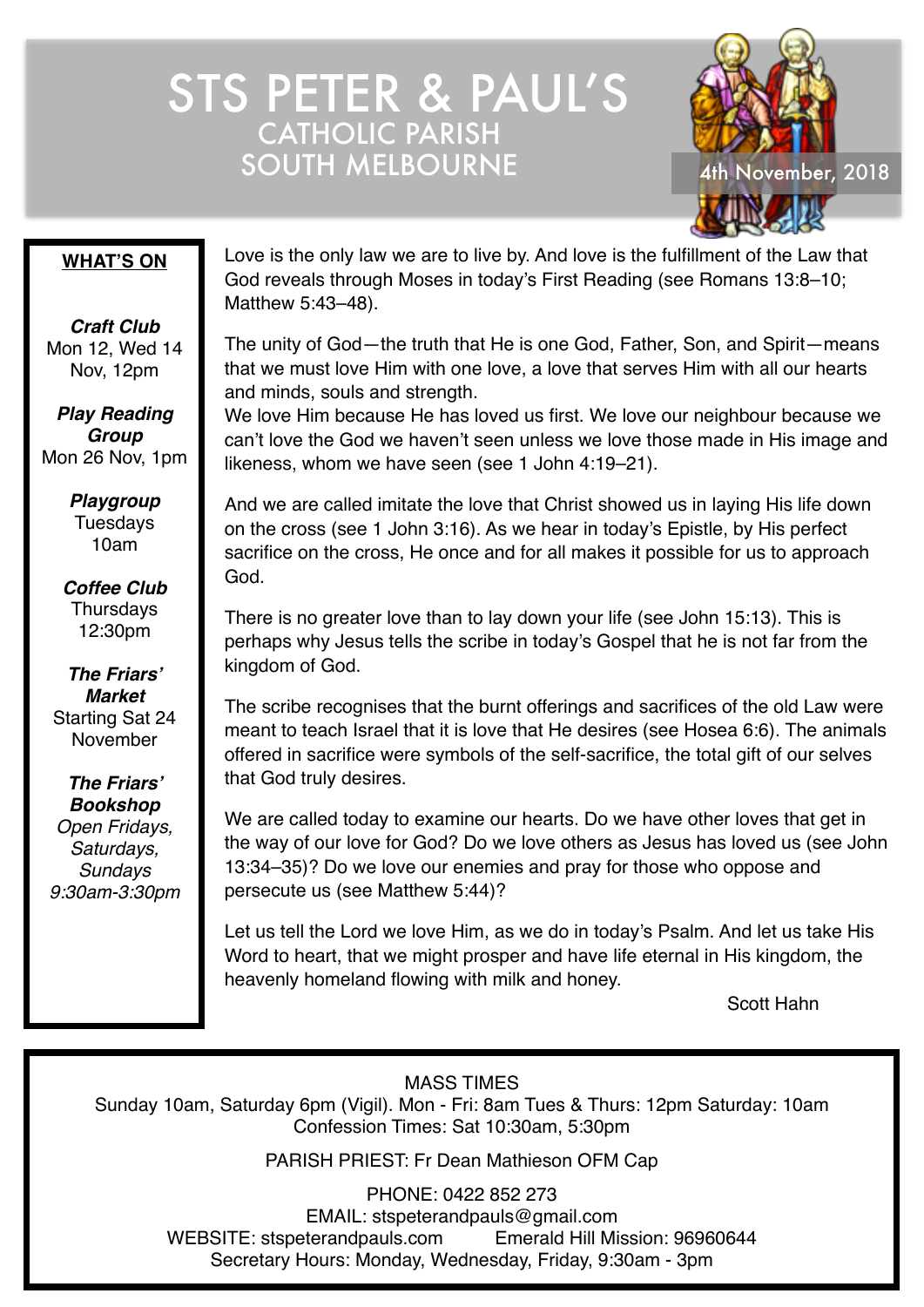*Please remember in your prayers and Masses the following people who are ill:*

Sr. Annunciata Fcj, Pauline O'Hara, Valda Hogan, Flo O'Hara, Sr. Joyce Stewart, Celestine Ressia, Peter Wood, Vandersman Family, Joanne Kilmer, Liliana Bobadilla, Ruby Roxas, Eunice Costa, Richard Fennessy, Eunice Costa, Giovanna Santarossa, James Burnes, James Watkins, Bonnie Breen, Maurita Carlisle, Jeff Martin, Naomi McSweeney, Mary Quirke, Ilse Miranda, Neil Baker, Helen Keighery,

# **VOLUNTEER APPRECIATION DAY Sunday 18th November**

After the Mass on Sunday 18th there will be a celebration to acknowledge the generosity of those in our community who give up their time and share their gifts to assist in the parish.

Please all come for this special event.

### **NO MIDDAY MASS THIS WEEK**

For this week, there will only be the 8am Mass from Monday to Friday

### **NOVEMBER MASSES**

November is a traditional time to pray for deceased family and loved ones. Envelopes are available if you would like to have a Mass offered. Names can also be written in the Books of Remembrance.

### **OUTREACH CORNER**

We're doing a bit of a drive for tins/jars of instant coffee for Open House and the food van. Any donations would be very much appreciated.









THE NEXT MARKET DAY WILL BE ON SATURDAY 24TH NOVEMBER